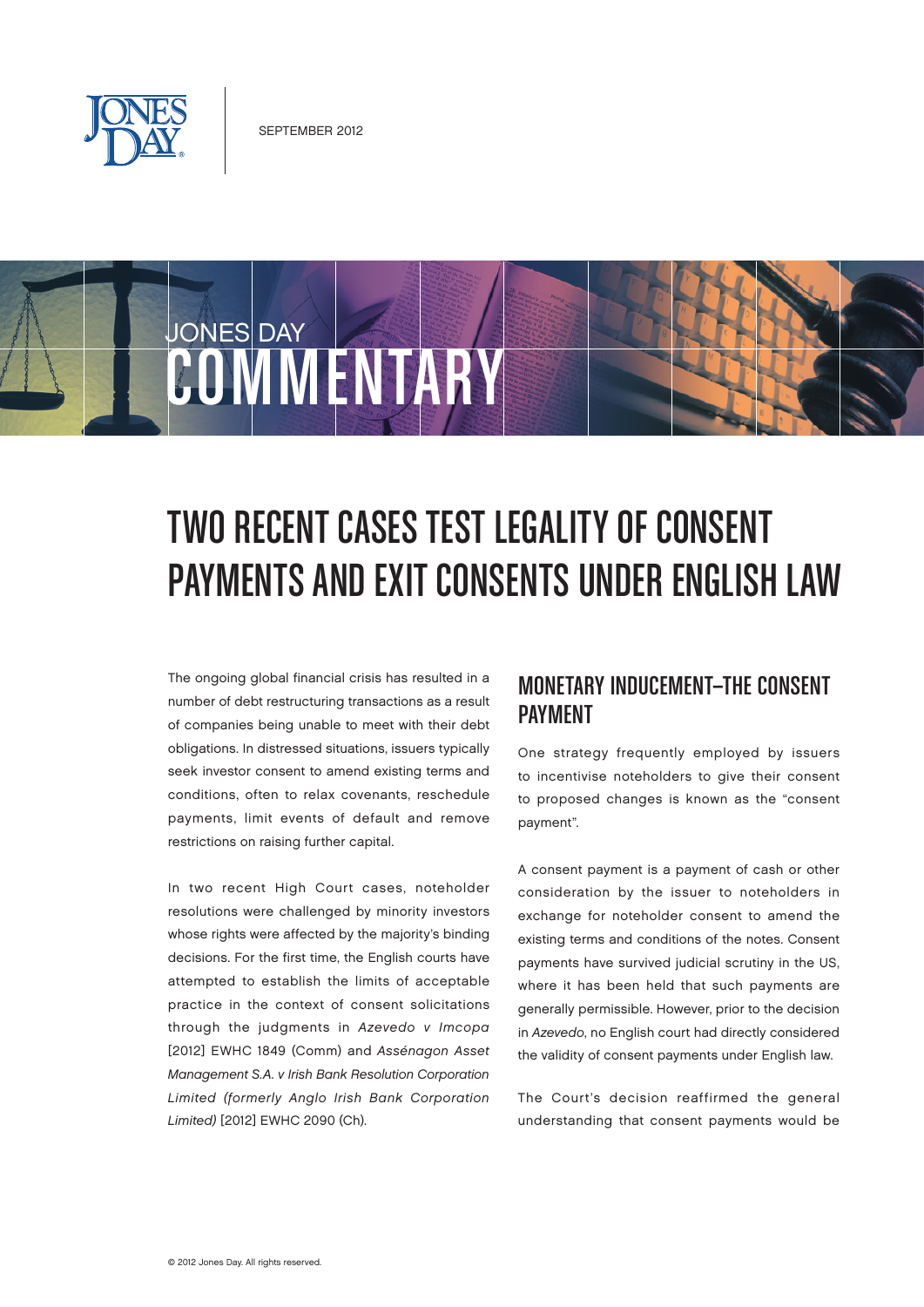valid if openly disclosed and offered to all noteholders on an equal basis prior to any noteholder meeting.

The Facts in the Azevedo Case. In 2006, the Imcopa Group of companies issued US\$100 million 10.375 per cent. guaranteed notes due 2009. The group subsequently implemented a restructuring plan in order for it to service its existing debt. This gave rise to three successive resolutions amending the terms and conditions of the notes and postponing certain interest payments. Consent payments were offered to all noteholders who voted in favour of the proposed resolutions, and the resolutions were subsequently passed.

The Claims Made in the Azevedo Case. The claimants, two individual investors, subsequently sought declarations for repudiation and breach of contract, on two main grounds.

- First, it was argued that the consent payments were in essence a bribe and the noteholder resolutions were therefore invalid under English law.
- Second, it was argued that as payments were made only to certain noteholders, the different treatment of consenting and nonconsenting noteholders violated the fundamental requirement for all noteholders as a class to be treated pari passu and without preference among themselves.

The High Court Judgment in the Azevedo Case. The Court held that the consent payments were not fraudulent or illegal as they had the following characteristics: (i) they were openly disclosed to all noteholders before the noteholder meeting and vote took place; (ii) they were payable on an equal basis to all those noteholders voting in favour of the relevant consent solicitation; and (iii) each noteholder was entitled and free to vote in favour of or against the consent solicitation as it saw fit.

Further, the consent payments constituted separate consideration paid by the solicitation agent to investors, in return for acceptance of the issuer's offer. The payments were not paid pursuant to any obligations owed to noteholders under the notes, nor were they made by the trustee under the terms of the trust deed. As such, the payments fell outside the scope of the applicable pari passu contractual provisions. The claim against the issuer was dismissed.

## Negative Inducement—The Exit Consent

Another strategy employed by issuers to incentivise noteholders to give their consent to such proposed changes is described as the "exit consent". Using this structure, the issuer offers noteholders the opportunity to exchange their existing notes for replacement notes which contain the amendments it is seeking.

In order to ensure that as many noteholders take up the opportunity to exchange their notes as possible, while minimising the number of existing notes which are left in issue, the issue of replacement notes to the exchanging noteholders is made subject to a requirement that they are also deemed to vote in favour of a resolution in relation to the existing notes, which strips out much of their value. The meetings at which such resolutions are approved are typically held almost contemporaneously with the acceptance of the tender by the noteholders of their notes.

Any noteholders who do not exercise the opportunity to exchange are therefore potentially left with notes which are greatly devalued or, in the worst case, almost worthless.

In a landmark decision, the High Court held in Anglo Irish that an exit consent approved by an extraordinary resolution of noteholders was oppressive on and unfair to minority noteholders.

The Facts in the Anglo Irish Case. In 2008, faced with a liquidity crisis and rapidly declining commercial property values, Anglo Irish Bank was rescued by the Irish Government and was nationalised in January 2009. In 2010, the Minister of Finance announced a voluntary restructuring of the bank's debt, which would be completed by legislative intervention if necessary. The statement made clear that the subordinated debt holders were expected to meet a substantial share of the costs involved.

Subsequently, the bank offered to exchange €0.20 of new notes for each €1 of its existing 2017 subordinated notes. Noteholders wishing to tender their holdings were also required to vote in favour of the bank's proposed extraordinary resolution. Upon being passed, this extraordinary resolution would give the bank a call right to redeem the notes at a later date at a redemption amount of €0.01 per €1000 of notes—significantly less than the €0.20 offered pursuant to the exchange offer.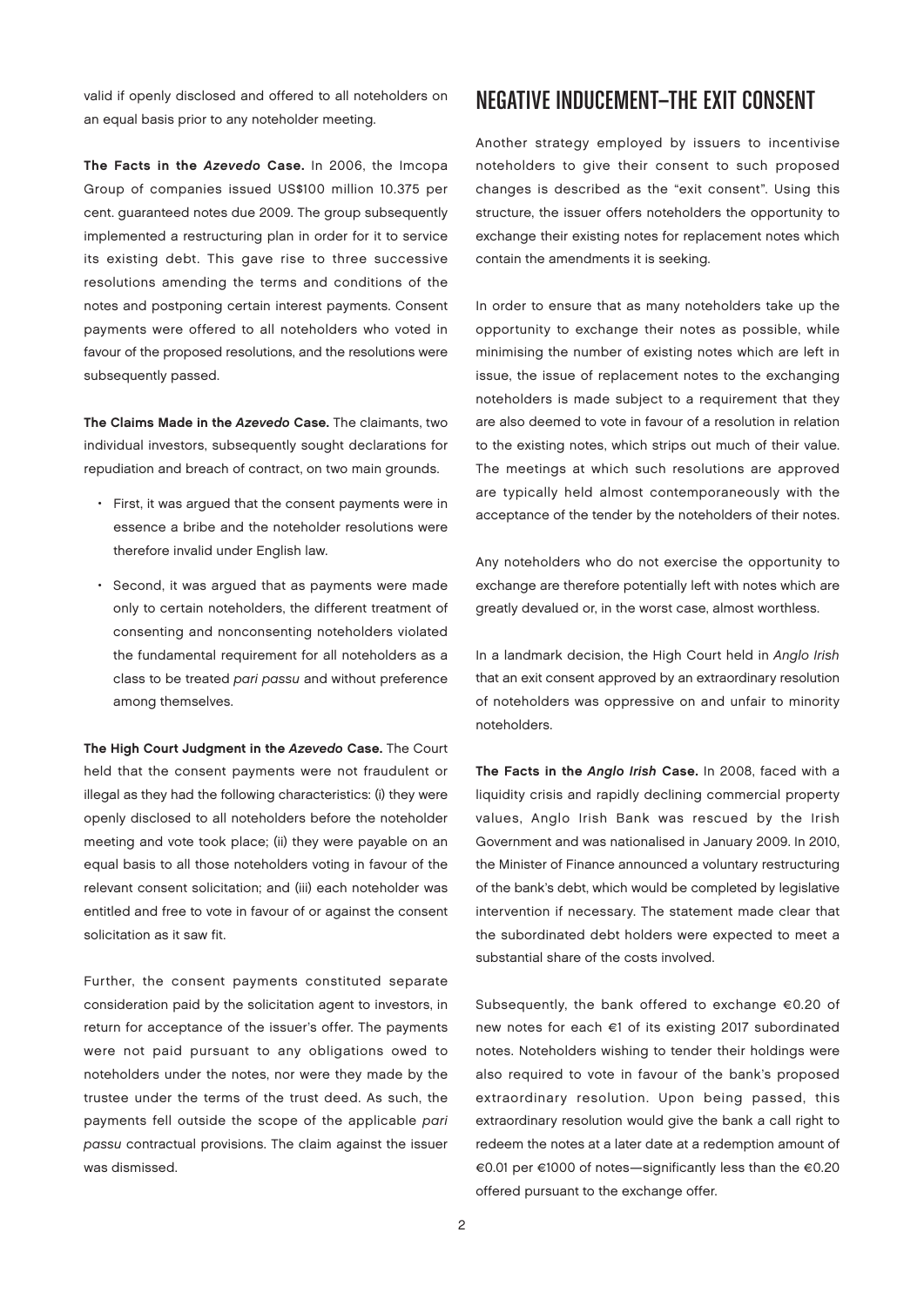The exchange offer was structured so that each noteholder, in offering notes for exchange, was deemed to have instructed the relevant agent to proxy vote in favour of the proposed resolution. In this matter, 92 percent of investors offered their notes for exchange, and the extraordinary resolution was passed.

The Claims Made in the Anglo Irish Case. The claimant did not attend the noteholder meeting, nor did it vote by proxy in respect of the exit consent. A week after the exchange offer was completed and the resolution passed, the bank exercised its right of redemption. The claimant received €170 in payment for a face value holding of €17 million of notes.

The claimant sought a declaration that the noteholder resolution was invalid on a number of grounds:

- First, it was argued that the resolution was ultra vires, as under the terms and conditions of the notes, noteholders could not legally sanction what amounted to a complete abandonment of their rights.
- Second, that at the time of the noteholder meeting, the notes were beneficially held by the bank (or for its account) and under the terms of the notes, the corresponding votes should have been disregarded.
- Third, the claimant stated that the resolution was an abuse of power by the voting majority, because it conferred no benefit on the noteholders as a class and that it was oppressive and unfair on the minority as by that point, it could only affect that minority that had chosen not to participate in the exchange offer.

The High Court Judgment in the Anglo Irish Case. In relation to the first claim, the Court considered whether the resolution constituted a complete abrogation of noteholders' rights. While lawyers representing both sides agreed that it was within the powers of the meeting to sanction any "abrogation of the rights of noteholders against the issuer", the claimants argued that the exit consent went beyond this and constituted a complete abandonment of noteholders' rights. The Court found (although "by a narrow margin") that because the noteholder meeting schedule specifically contemplated that a noteholder meeting might approve a reduction of principal and interest payable on the notes, the sanction of the proposed amendments to the

notes could not in themselves be described as a complete abandonment of their rights.

In relation to the second argument, the Court held that at the time of the resolution, the tendered notes were in fact beneficially held by the bank. Under the terms of the trust deed, the bank was prohibited from voting in respect of such notes. The noteholder resolution was therefore invalid. In reaching this judgment, the Court carefully considered the timing of the exchange offer and consent solicitation. Noteholder offers for exchange were accepted by the bank a day before the noteholder meeting. At that point in time, the investors and the bank became bound by a contract for sale. It followed that, at the time of the meeting, the notes were beneficially held for the benefit of the bank. The judge rejected the argument that, on a purposive interpretation, the ownership should be tested on the date that noteholders decided to offer their notes for exchange. Accordingly only those noteholders who had not tendered their notes for exchange would have been eligible to vote and the votes of the exchanging noteholders should have been disregarded.

Although the judge's conclusion in favour of the claimants was based on the exclusion of exchanging noteholders from the voting process, in recognition of the impact of the Anglo Irish case on the wider note market, the Court went on to consider the arguments relating to the alleged abuse of majority voting power. The Court took the view that the exit consent was a "coercive threat", wielded by the issuer and exercised by majority investors. As such, the Court held that it was unlawful for the majority to vote in favour of a resolution which effectively expropriated the minority's rights for nominal consideration. Despite the wider context of government intervention and possibility of further losses for noteholders, it could not be said that the majority voters were acting in the best interests of the noteholders as a class.

#### The Impact of the Decision in Anglo Irish

Because the Court held in favour of claimants in relation to the second and third claims, it is sufficient to note in relation to the first ultra vires claim that the judgment indicates that where an express power is given to noteholders to abrogate some of their rights, only complete abandonment of those rights is potentially outside of the powers of such meetings.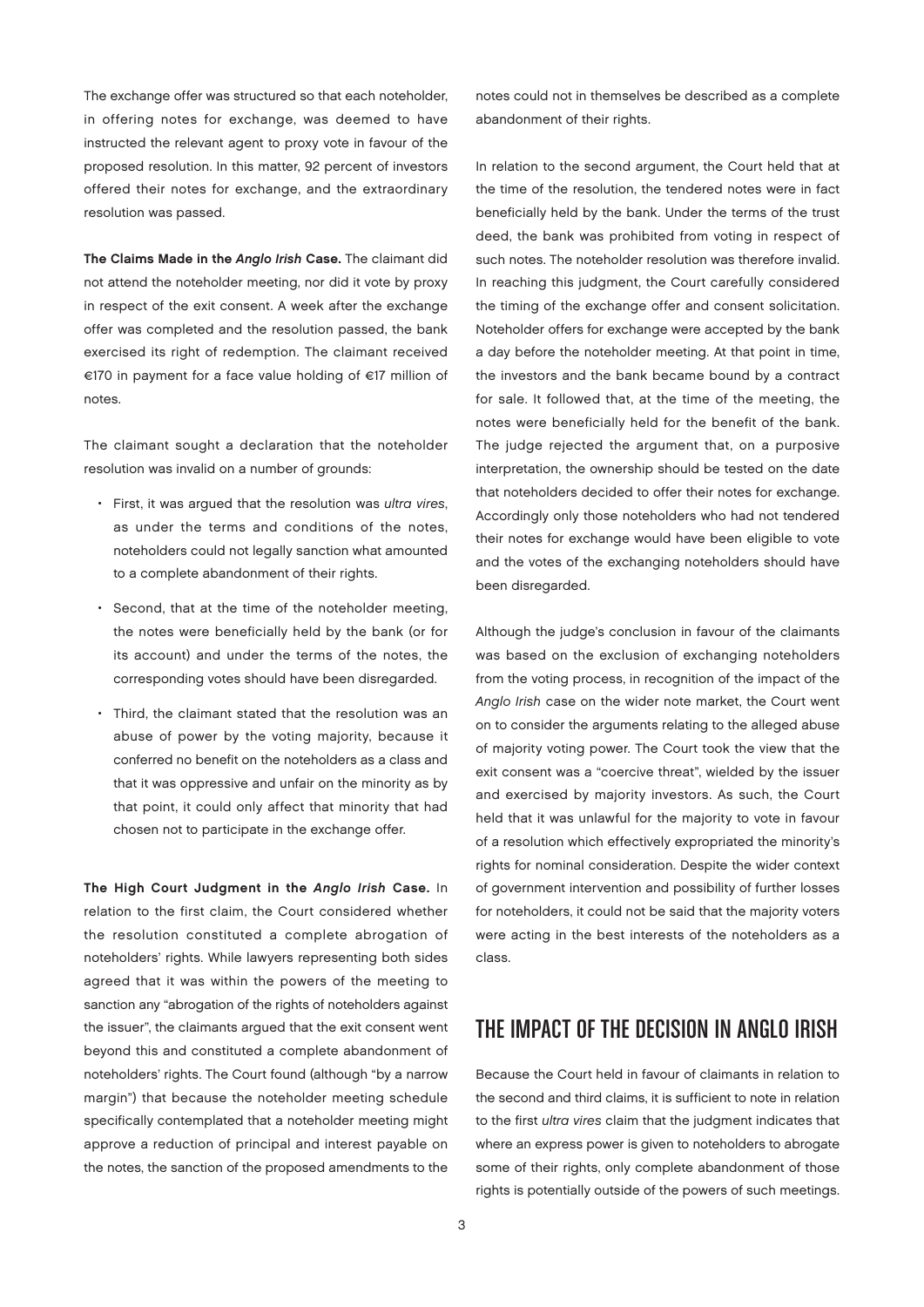In relation to the second claim, the impact of the judgment is limited in that it is possible to structure an exchange combined with an exit consent so that the resolution is passed prior to acceptance of the exchange offer taking place, thus allowing exchanging holders to vote on the exit resolutions.

The most significant issue arising from the judgment lay in the discussion of the third claim, that the exit consent constituted an abuse of power by the majority. Although both sets of lawyers agreed that the noteholders were under an obligation to act for the benefit of the noteholders as a whole, they differed in how this rule was applied to the facts. Counsel for Anglo Irish focused upon the entirety of the bank's proposal, and primarily upon the exchange offer to which the exit consent (in the form of the commitment to vote for the resolution) was attached. In this context, it was argued that the exchange offer represented "real value" being offered to noteholders. By contrast, the claimant's lawyers viewed the effects of the resolution in isolation from the exchange offer and questioned whether it can be lawful for the majority to level its aid to coerce the minority by voting for a resolution which expropriates the minority's rights under their bonds. It was this argument that the judge found more persuasive, in forming his conclusion that "the exit consent is, quite simply, a coercive threat which the issuer invites the majority to levy against the minority, nothing more nothing less". On this basis, the sole purpose of the resolution was not to restructure the notes, but rather to destroy their value, as a way of intimidating holders into accepting the exchange offer.

## Comment—Use the Carrot, Not the Stick

At first glance, it is difficult to reconcile the decisions in Anglo Irish and Azevedo. In Anglo Irish, the judge distinguished the cases on the basis that the incentive fee offered in Azevedo constituted a financial inducement to vote in favour of the resolution. By contrast, the exit consent in Anglo Irish concerned a negative inducement for noteholders not to reject the exchange offer.

In light of these cases, it seems that under English law, in order to secure noteholder consent, the carrot is acceptable, but the stick is not.

According to Azevedo, consent payments are not necessarily to be construed as resulting in any differentiation of treatment amongst noteholders, and so are acceptable. This is the case even though the consenting majority receives a fee in return for its consent and, in effect, is therefore less adversely impacted than the nonconsenting minority which receives no payment. By contrast, as stated in Anglo Irish, the exit consent approach functions in practice by way of intimidation of a potential minority to act in a certain way in order to protect their rights. It is precisely this abuse of power which the law aims to prevent. A further interesting aspect of the Anglo Irish judgment was the judge's willingness to imply equitable principles relating to the protection of shareholders into the context of a debt security restructuring.

In both cases, it is obvious that emphasis must be placed on noteholder equality when invoking collective action clauses. Such equality must be maintained both in the consent solicitation process and afterwards in the implementation of the ensuing amendments. If the proposal in Anglo Irish had been structured to bind the dissenting minority into the same exchange as was accepted by the majority, then this would "deprive the exit consent of its coercive effect". In practice, this would have provided an incentive to noteholders to accept a payment of €0.20 of new notes for each €1 of existing notes held, or else face the risk of all the issuer's notes being rendered substantially worthless as a result of any subsequent legislative intervention or restructuring.

Furthermore, in order to avoid the necessity for an exit consent, a specific provision can also be incorporated in the powers given to meetings of noteholders, allowing noteholders the ability to approve by extraordinary resolution a scheme for the exchange of existing notes for new notes or other securities. In this way, all of the noteholders receive new notes having the same terms, regardless of whether or not they have voted for the scheme, meaning that equality of treatment is ensured while there is no need to impose punitive amendments on holders who retain their notes.

Irish Bank Resolution Corporation Limited has been granted leave to appeal the decision in Anglo Irish, so it may be that the courts have yet to provide their final position on